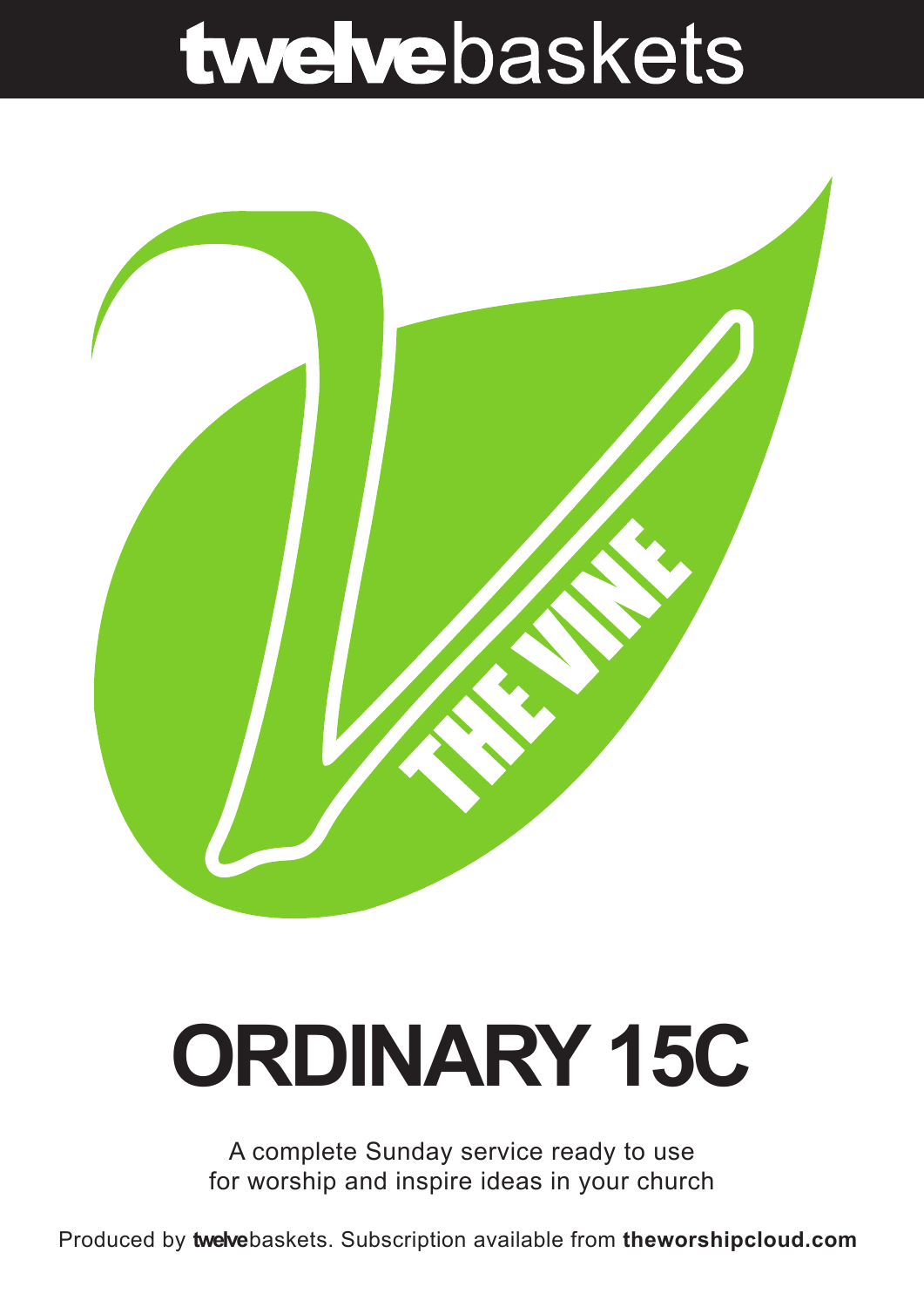**Ordinary 15 - Year C**  10th July 2022

### **Order of Service**

Call to worship **Hymn: 28 STF – Jesus calls us here to meet him OR 571 STF – As your family, Lord, see us here** Opening Prayers The Lord's Prayer All Age Talk **Hymn: 491 STF – As servants working an estate OR 242 STF – A new commandment I give unto you** Readings: Amos 7:7-17; Colossians 1:1-14; Luke 10:25-37 **Hymn: 249 STF – Jesu, Jesu, fill us with your love OR 164 STF – Your words to me are life and health** Reflections on the readings **Hymn: 415 STF – The Church of Christ, in every age OR 257 STF – Would you walk by on the other side Intercessions** Offering / collection Blessing the offering **Hymn: 256 STF – When I needed a neighbour, were you there? OR 413 STF – Send down the fire of your justice Blessing** 



**Many more resources and inspiration for this week's lectionary, leading worship and other church use are available on www.theworshipcloud.com.**

Copyright for content is retained by the original author / contributor.



**www.theworshipcloud.com**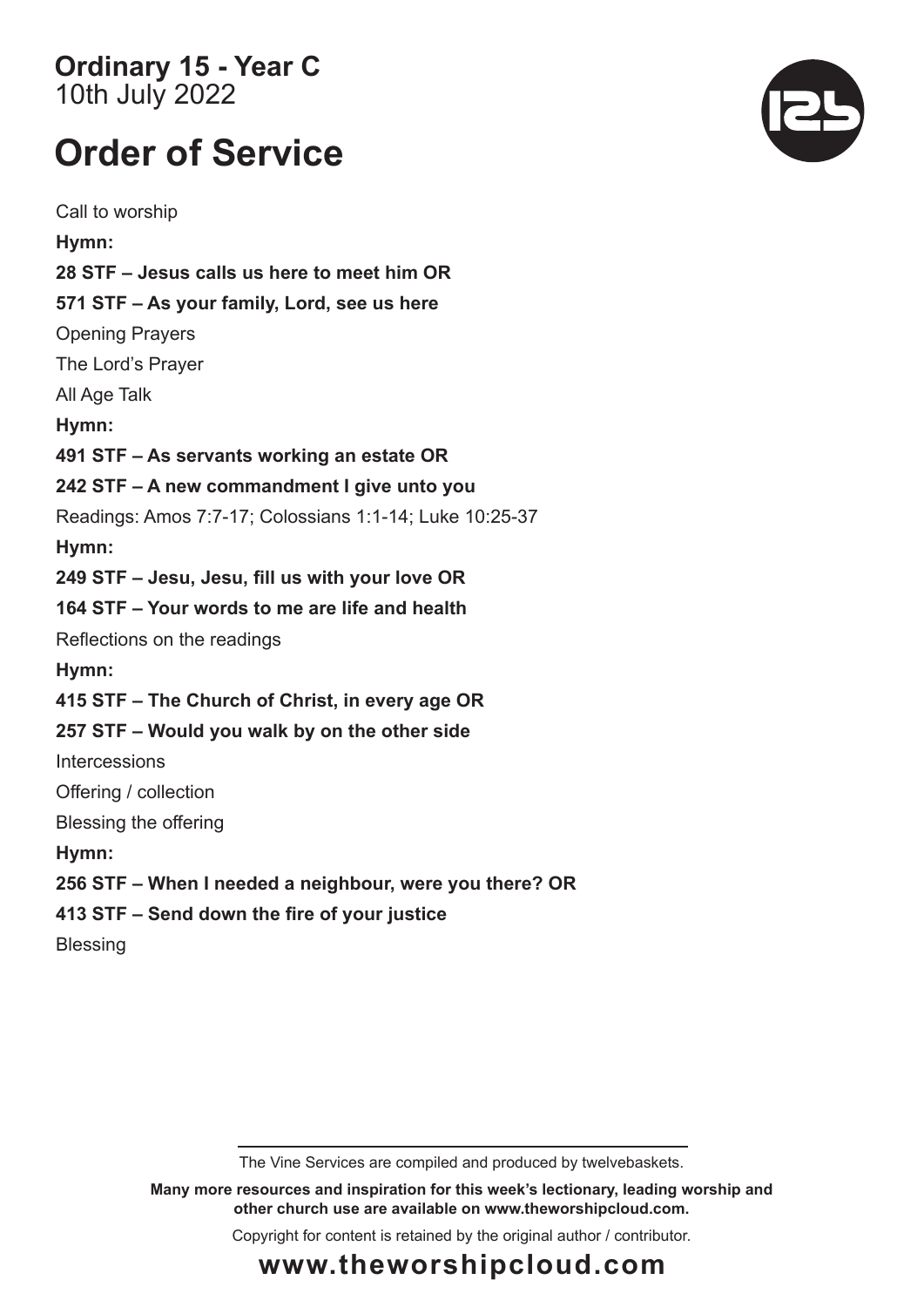#### **Call to worship**

As we sing and pray, As we listen and reflect, As we learn and mediate, Join us in our worship - Father, Son and Holy Spirit.

Surround us with your love, That we might glorify your name, In these next few minutes and in all that is to come.

<span id="page-2-2"></span>Amen.[1](#page-2-0)

#### **Hymn:**

28 STF – Jesus calls us here to meet him OR 571 STF – As your family, Lord, see us here

#### **Opening Prayers**

We are on a journey through life *Our journey brings us here today*

Who joins you today? *Our Brothers and Sisters in Christ. Our Neighbours we see each day.*

What does the Law ask of you? **To Love the Lord our God with all our heart, our soul, our strength, and our mind. And to Love our neighbour as ourselves.**

And how do you greet one another today? *Peace and Love to you* 

#### *Amen*

*(You may Share the Peace with one another if that is your tradition)*

<span id="page-2-3"></span>We bring these things to you with the words handed down from the first followers of Christ to now:*[2](#page-2-1)*

#### **We say together the Lord's Prayer**

#### **All Age Talk**

A race for good

Set up a race with a start and an end point - on the way pop some pictures of people on the ground or slightly hidden.

<span id="page-2-0"></span> $1$  Call to Worship written by Tim Baker

<span id="page-2-1"></span>Opening prayers written by Tim Annan *[2](#page-2-3)*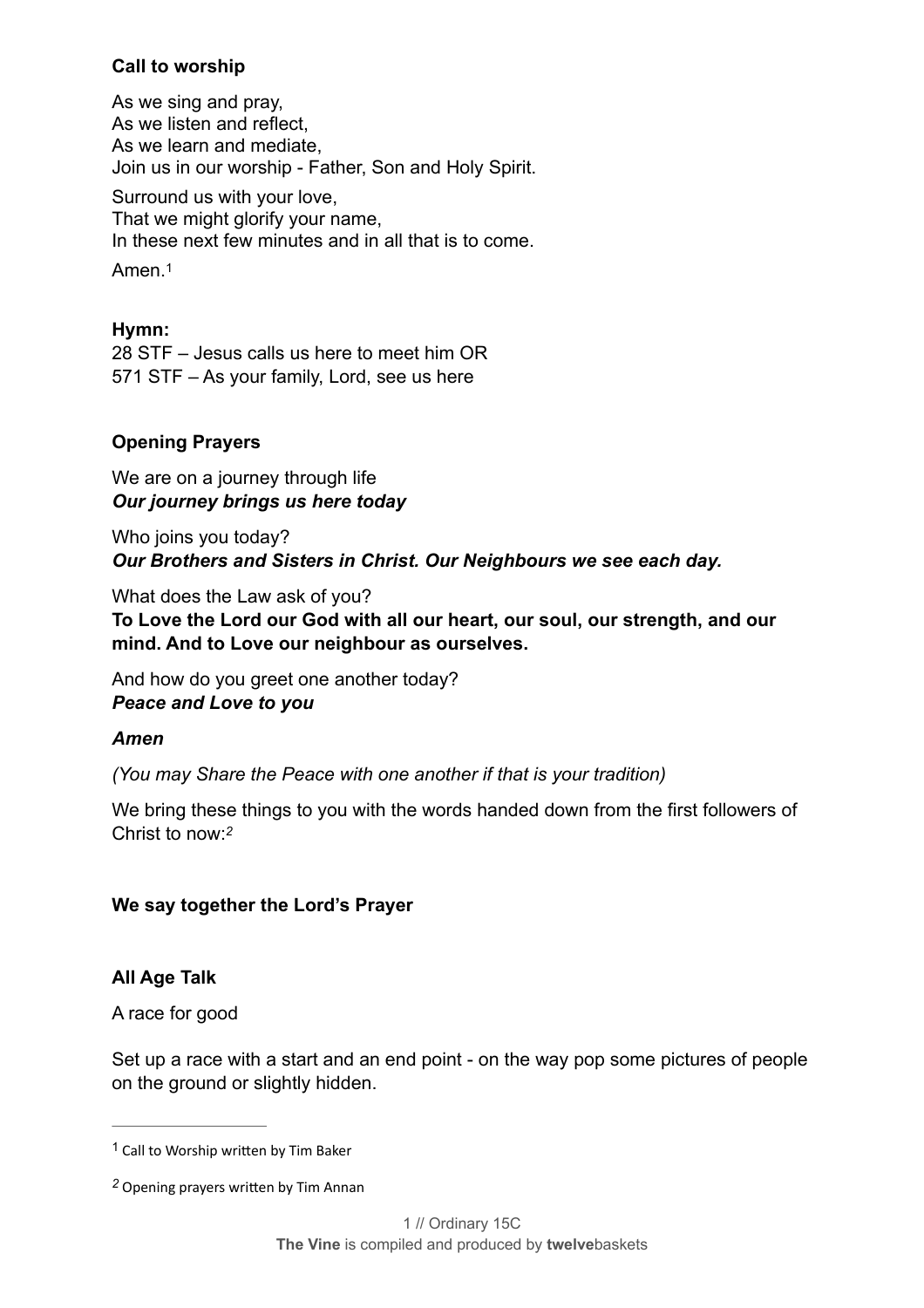Ask the children (or adults) to race from the start to finish line and say that if they want to they can pick up the people on the way but it may slow them down.

Set the race going and once everyone has finished ask who picked up the most people (they probably haven't come first). Tell that person that they are the winner and give them a small prize.

<span id="page-3-1"></span>Explain that in the story of the good samaritan the man who stops to help gives up his time and his resources to help someone else. Jesus tells us that this is the way that we get the ultimate prize, eternal life with God.[3](#page-3-0)

**Hymn:**

491 STF – As servants working an estate OR 242 STF – A new commandment I give unto you

**Readings**: Amos 7:7-17; Colossians 1:1-14; Luke 10:25-37

**Hymn:**

249 STF – Jesu, Jesu, fill us with your love OR 164 STF – Your words to me are life and health

#### **Reflections on the reading**

What makes a good life? This is a question which permeated a lot of my studies at university, it was central to a lot of the philosophy and religion I chose to study and probably generated the biggest variety in responses from people in the class (other than maybe the one where we discussed whether the chair I was sat on really existed - it felt very real to me). It is a question as old as time and one many of us still grapple with from day to day just as Socrates and Plato did and slightly more recently Bentham, Kant and it shapes our politics today, with people split on what makes a good society and a good life for those within it. Millions of people over thousands of years have talked about what makes a good life and it can be found in the foundations of all our readings today too.

As we spoke about it so much in philosophy and politics classes through my three year degree I began to think about what made a Christian life, was it following the rules of the church or was it something deeper? What was the point of living a good life at all?

Let's take the last question first, why do we bother trying to live a good life? I think there are two main reasons within Christianity for living a good life: 1) access to eternal life/salvation and 2) to have a relationship with God. These two reasons are captured in our three readings. The first is clearly outlined in the story of the Good Samaritan; the expert in law asks Jesus what he must do to inherit eternal life? And

<span id="page-3-0"></span><sup>&</sup>lt;sup>[3](#page-3-1)</sup> All Age Talk written by Rachel Allison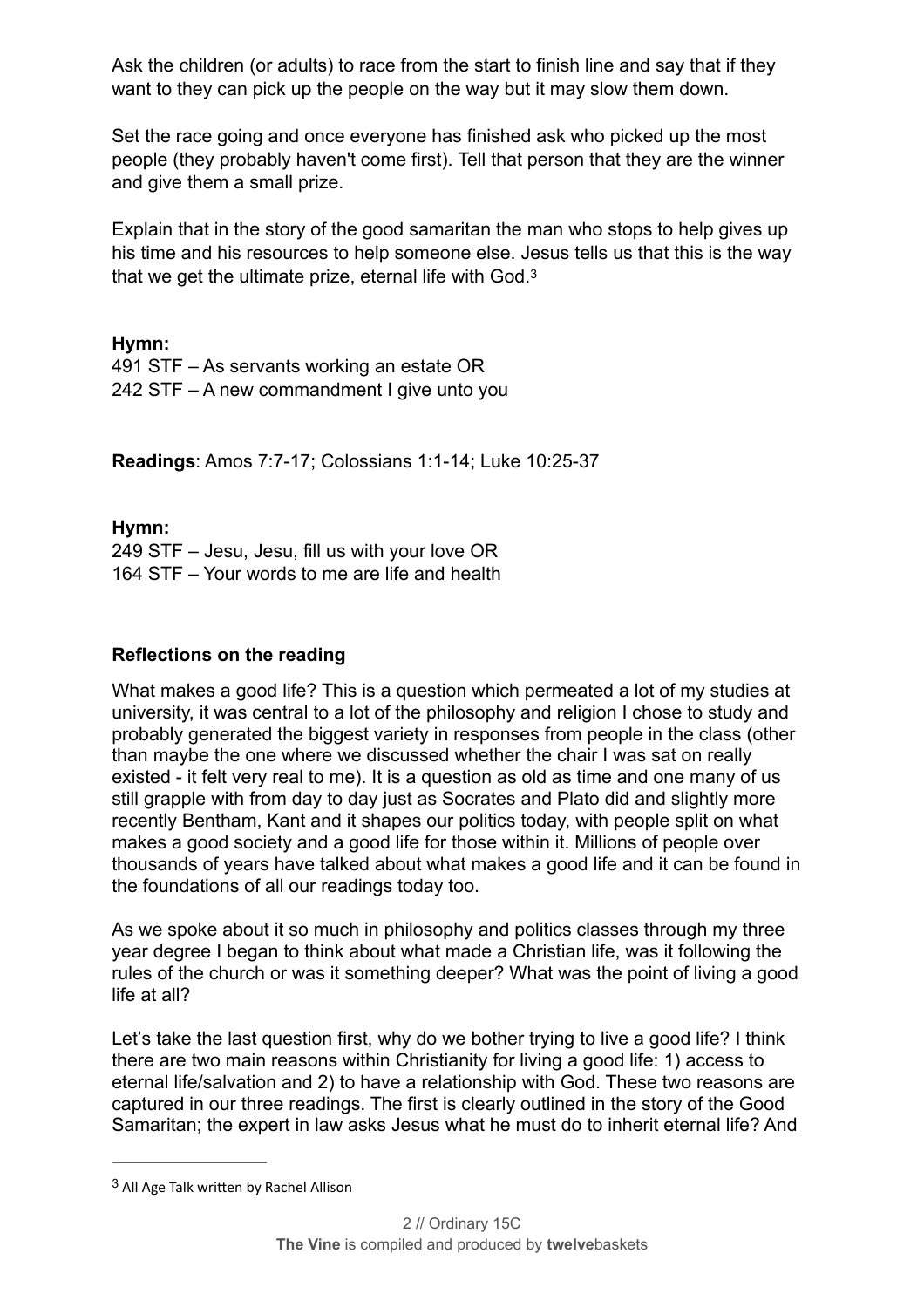Jesus answers with those famous words, telling the audience what living a good earthly life looks like which will grant you access to eternal life. In Colossians Paul writes about the prayers he is saying for the Colossians that God may give them the strength and tools to 'live a life worthy of the Lord and please him in every way'; in other words Paul is praying for a good life for the Colossians, through having a relationship with God. In the Amos reading we find the people of Bethel moving away from God, away from the plumb or straight line they should walk for a good life, if they don't lead a good life they lose their relationship with God.

From a Christian perspective these are both good reasons to live a good life but it is important to note that living a good life in order to receive eternal salvation is not what we are called as Christians to do and without the crucial relationship with God we are no longer living a good life but merely acting at living a good life. It is through our relationship with God that we are enabled to live life in all of its fullness and by receiving the holy spirit into our lives as Paul prays for - through receiving God's blessings we, just like the Colossians, are able to live a good life.

This leads me onto the first question I asked - so what makes a good Christian life. I think the answers are pretty clear in the readings and if we weren't sure Jesus nicely outlines them in his parable of the good samaritan. Jesus tells us to "'Love the Lord your God with all your heart and with all your soul and with all your strength and with all your mind' and, 'Love your neighbour as yourself.'. These are lines we repeat and say so often I sometimes feel like we are in a school assembly reciting the school motto or doing a repeat after me song. We don't hear the power of these words or the challenge in them. It seems like a simple answer to the complex question that people have been talking about for thousands of years. Okay, great ticked off, solved it, let's just get on with doing it.

Wouldn't it be nice if it were all that simple? If loving God and loving your neighbour was something that came naturally to us all, but unfortunately it isn't, our relationships with both God and our neighbours are complex, messy and do not always feel like 'the good life'. Personally, I have sometimes wanted to shout at God 'why me?' sometimes I have wanted to keep my faith and love for God quiet because so many of my friends aren't people of faith and don't quite get the 'thing I do on a Sunday' and sometimes I doubt if God is really listening to me. At these times I am not loving God with all my heart, mind, soul and strength, I am barely showing God much love at all. I also know that I can be judgemental of people, lose my cool with my neighbours, not be as sympathetic and empathetic as I could be when they are in need and not stand up for people when they need me. And with some of the mental health challenges I have faced I know that I have not loved myself enough to give others a chance to be loved by me.

I am flawed and broken, as we all are, and God meets us at the cross once we acknowledge those things and decide we are going to strive to live the good life, to love God, love ourselves as the children of God and love our neighbours.

As we continue to strive for the good life we must take up the challenges that have been laid before us:

#### **Love our God with all our heart, mind, soul and strength**

We must reflect on what this means for us, what our current relationship with God looks like and whether we focus on all of these areas. Do we give God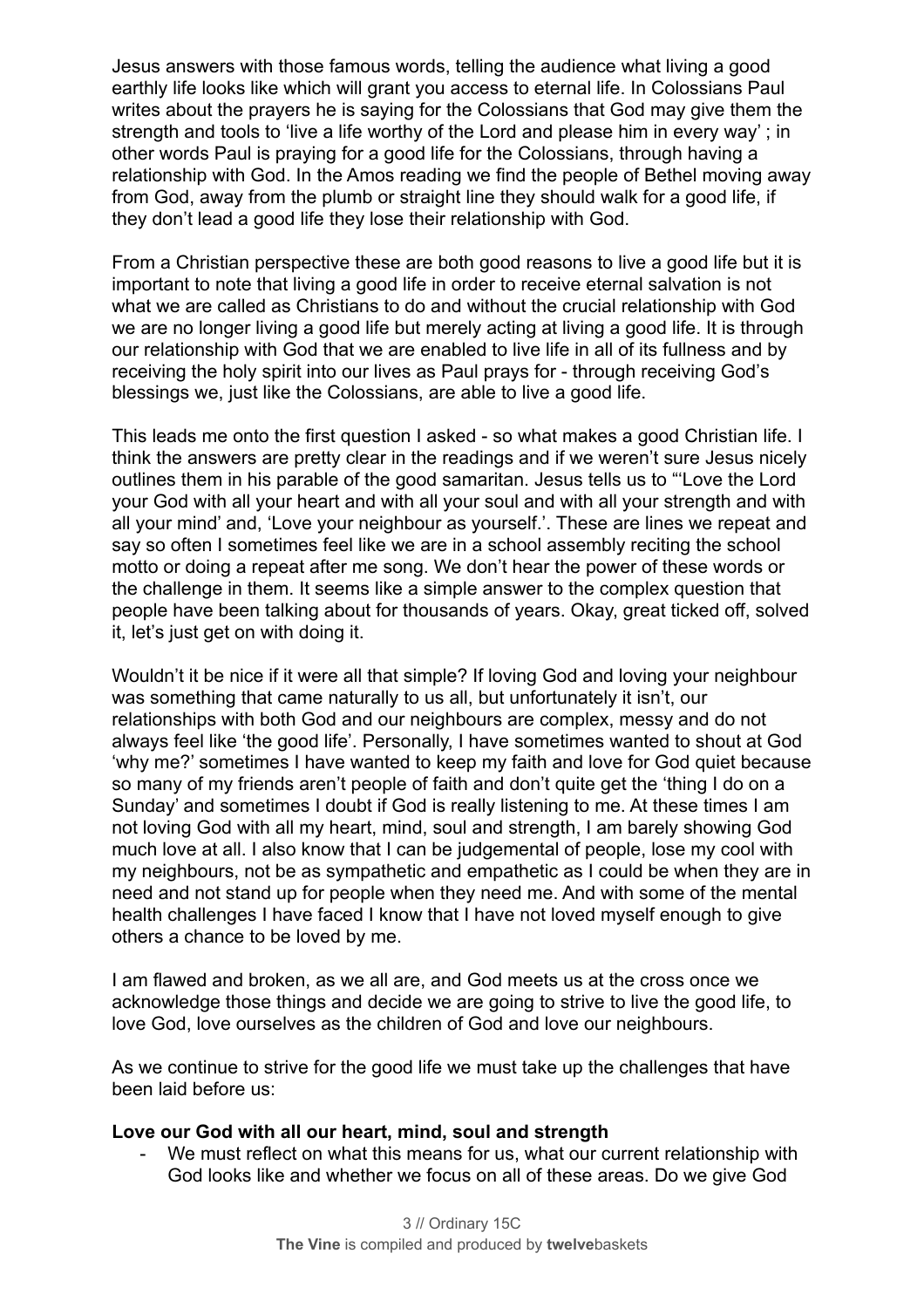our heart in our passionate worship but not put our mind to work showing our love through asking questions and discovering more? Or do we bear our souls to God in prayer but not show strength when challenged about our faith?

- We must try to share our love for God and God's love for us with others. If we believe that it is the most important relationship in our lives and it helps us to lead. Not all of us are called to stand on street corners and shout about God's love but we are all called to share our faith in some way, be that through a coffee chat with a friend, sharing what we actually did on Sunday with our colleague or praying for someone who needs love and support.
- We must remember that God also loves us with all their heart, mind, soul and strength. This is not a one way relationship, this is a covenant, a marriage, a relationship in every sense of the word. God will carry us through and be there even when we don't hit the mark, showing us the way to live a good life.

#### **Love our neighbour as ourselves**

- We must learn to love ourselves, taking all our flaws and failures to the cross, receiving the grace of God and reminding ourselves that we are children of God, have inherent dignity, worth and strength.
- We must love all our neighbours, even when we don't always like them. To bridge that cultural, political or social divide and offer them the hand of friendship and the gift of unconditional love to all.
- We must love actively, not passively. We must show our love for others through challenging injustice, welcoming in the stranger and showing respect for all not waiting for it to be earned.

Living the good life may not be easy or straightforward, it may be complicated and messy, disappointing and heart-breaking at times but it is so worth it to be filled with wisdom, understanding, power, endurance, patience and most importantly the love and redemption of Jesus Christ.

<span id="page-5-1"></span>My prayer for all of us is this, that we challenge ourselves to try and live the good life in the way that Jesus taught us to, spreading love and faith with God, ourselves and our neighbours.[4](#page-5-0)

#### **Hymn:**

415 STF – The Church of Christ, in every age OR 257 STF – Would you walk by on the other side

#### **Prayers of intercession**

Merciful God,

Give us eyes to see: those who abuse their positions of power, those who are struggling with substance abuse disorders, those who take advantage of others, those who struggle to make it to the next day, those who are hurting, the friends who are struggling, those in the community who are lonely.

Give us a good heart: to speak up and challenge those who abuse their power, to keep those in political office accountable, to support those who are sick or suffer with

<span id="page-5-0"></span>[<sup>4</sup>](#page-5-1) Reflection written by Rachel Allison